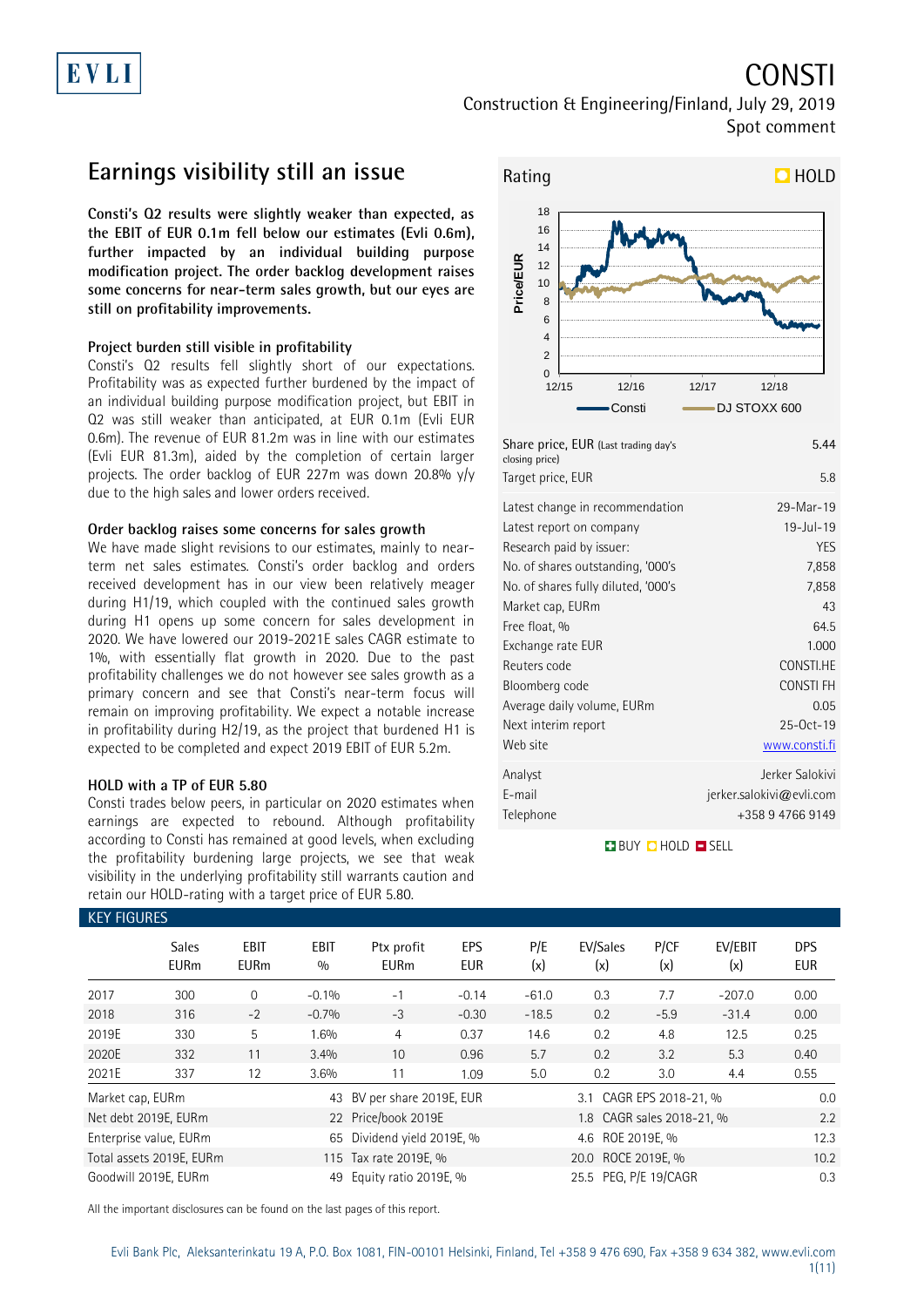# EVLI EQUITY RESEARCH **CONSTI**

Construction & Engineering/Finland, July 29, 2019 Spot comment

| Consti                     | 2017     | Q1/18   | 02/18   |         | $03/18$ $04/18$ | 2018    | Q1/19   |        | 02/'19 03/'19E 04/'19E 2019E 2020E 2021E |         |         |                   |         |
|----------------------------|----------|---------|---------|---------|-----------------|---------|---------|--------|------------------------------------------|---------|---------|-------------------|---------|
| <b>Housing Companies</b>   |          | 17.9    | 25.1    | 28.9    | 32.4            | 104.3   | 28.3    | 27.7   | 27.5                                     | 31.4    | 114.9   | 118.0             | 122.0   |
| Corporations               |          | 26.0    | 33.1    | 33.2    | 42.0            | 134.3   | 27.6    | 31.7   | 33.0                                     | 42.0    | 134.4   | 132.0             | 130.0   |
| <b>Public Sector</b>       |          | 3.0     | 3.8     | 4.0     | 7.2             | 18.0    | 5.3     | 8.3    | 7.0                                      | 7.0     | 27.6    | 28.5              | 31.0    |
| <b>Building Technology</b> |          | 17.9    | 20.1    | 16.8    | 20.4            | 75.2    | 16.4    | 18.8   | 17.0                                     | 20.5    | 72.6    | 73.0              | 74.0    |
| Eliminations               |          | $-2.5$  | $-4.5$  | $-4.0$  | $-5.1$          | $-16.1$ | $-4.1$  | $-5.2$ | $-5.0$                                   | $-5.0$  | $-19.3$ | $-20.0$           | $-20.0$ |
| Net sales                  | 300.2    | 62.3    | 77.8    | 78.9    | 96.8            | 315.8   | 73.5    | 81.2   | 79.5                                     | 95.9    |         | 330.1 331.5 337.0 |         |
| change, %                  | 14.8%    | 8.7%    | $-1.3%$ | $1.4\%$ | 12.1%           | 5.2%    | 18.0%   | 4.4%   | 0.7%                                     | $-0.9%$ | 4.5%    | 0.4%              | 1.7%    |
| Operating profit           | $-0.4$   | $-0.2$  | 1.7     | $-1.4$  | $-2.2$          | $-2.2$  | $-0.4$  | 0.1    | 2.5                                      | 3.0     | 5.2     | 11.2              | 12.3    |
| -margin, %                 | $-0.1\%$ | $-0.4%$ | 2.1%    | $-1.8%$ | $-2.3%$         | $-0.7%$ | $-0.5%$ | 0.1%   | 3.1%                                     | $3.1\%$ | 1.6%    | 3.4%              | 3.6%    |

|                                   | <b>MCAP</b> |        | EV/EBITDA |       | EV/EBIT |       | P/E    |         | Div. yield |
|-----------------------------------|-------------|--------|-----------|-------|---------|-------|--------|---------|------------|
| <b>Construction companies</b>     | <b>MEUR</b> | 19E    | 20E       | 19 E  | 20E     | 19E   | 20E    | 19E     | 20E        |
| YIT                               | 1114        | 10.9x  | 9.4x      | 14.5x | 11.8x   | 12.2x | 9.7x   | 5.6 %   | 5.9%       |
| lSRV Yhtiöt                       | 93          | 25.8x  | 19.1x     | 51.0x | 27.7x   |       | 30.9x  | $0.8\%$ | $3.0\%$    |
| Lehto Group                       | 136         | 6.8x   | 5.1x      | 8.2x  | 5.9x    | 7.7x  | 5.5x   | $5.3\%$ | $9.0\%$    |
| Skanska                           | 7257        | 9.6x   | 9.8x      | 12.6x | 12.6x   | 14.0x | 13.7x  | 3.7%    | $4.0\%$    |
| <b>NCC</b>                        | 1635        | 8.1x   | 6.8x      | 14.1x | 10.4x   | 16.8x | 11.7x  | 3.9 %   | $4.7\%$    |
| Peab                              | 2346        | 9.2x   | 8.7x      | 12.7x | 12.0x   | 11.7x | 11.3x  | $5.1\%$ | $5.3\%$    |
| JM                                | 1668        | 11.7x  | 11.7x     | 11.6x | 11.6x   | 12.2x | 12.9x  | $4.5\%$ | $4.6\%$    |
| <b>Veidekke</b>                   | 1104        | 7.1x   | 6.3x      | 12.2x | 10.3x   | 10.6x | 9.2x   | 6.5%    | $6.7\%$    |
| Peer Group Average                | 1919        | 11.1x  | 9.6x      | 17.1x | 12.8x   | 12.2x | 13.1x  | $4.4\%$ | $5.4\%$    |
| Peer Group Median                 | 1375        | 9.4x   | 9.1x      | 12.7x | 11.7x   | 12.2x | 11.5x  | 4.8 %   | $5.0\%$    |
| Consti (Evli est.)                | 43          | 7.2x   | 3.9x      | 12.5x | 5.3x    | 14.6x | 5.7x   | 4.6 %   | 7.4 %      |
| Consti prem./disc. to peer median |             | $-23%$ | $-57%$    | $-2%$ | $-55%$  | 19%   | $-51%$ |         |            |

Source Bloomberg, Evli Research

| <b>Building installations and</b> | <b>MCAP</b> |        | EV/EBITDA |                 | EV/EBIT |       | P/E    |         | Div. yield |
|-----------------------------------|-------------|--------|-----------|-----------------|---------|-------|--------|---------|------------|
| services companies                | <b>EUR</b>  | 19E    | 20E       | 19 <sub>E</sub> | 20E     | 19E   | 20E    | 19E     | 20E        |
| Caverion                          | 840         | 9.0x   | 7.3x      | 20.6x           | 13.4x   | 26.4x | 15.1x  | $2.3\%$ | $3.6\%$    |
| Bravida Holding                   | 1578        | 10.8x  | 10.3x     | 13.1x           | 12.4x   | 17.3x | 16.2x  | $2.7\%$ | $3.0\%$    |
| <b>MITIE Group</b>                | 664         | 6.5x   | 6.2x      | 8.3x            | 7.8x    | 9.4x  | 8.6x   | $2.4\%$ | $2.4\%$    |
| liss                              | 4835        | 8.6x   | 8.2x      | 12.3x           | 11.5x   | 14.3x | 13.3x  | $4.2\%$ | $4.2\%$    |
| <b>B</b> ilfinger                 | 1136        | 7.2x   | 5.3x      | 13.4x           | 8.2x    | 15.4x | 9.7x   | $4.0\%$ | $4.5\%$    |
| Peer Group Average                | 1811        | 8.4x   | 7.5x      | 13.6x           | 10.7x   | 16.6x | 12.6x  | $3.1\%$ | $3.5\%$    |
| Peer Group Median                 | 1136        | 8.6x   | 7.3x      | 13.1x           | 11.5x   | 15.4x | 13.3x  | $2.7\%$ | $3.6\%$    |
| Consti (Evli est.)                | 43          | 7.2x   | 3.9x      | 12.5x           | 5.3x    | 14.6x | 5.7x   | 4.6 %   | 7.4 %      |
| Consti prem./disc. to peer median |             | $-17%$ | $-47%$    | $-5%$           | $-54%$  | $-5%$ | $-57%$ |         |            |

Source Bloomberg, Evli Research

Evli Bank Plc, Aleksanterinkatu 19 A, P.O. Box 1081, FIN-00101 Helsinki, Finland, Tel +358 9 476 690, Fax +358 9 634 382, [www.evli.com](http://www.evli.com/) 2(11)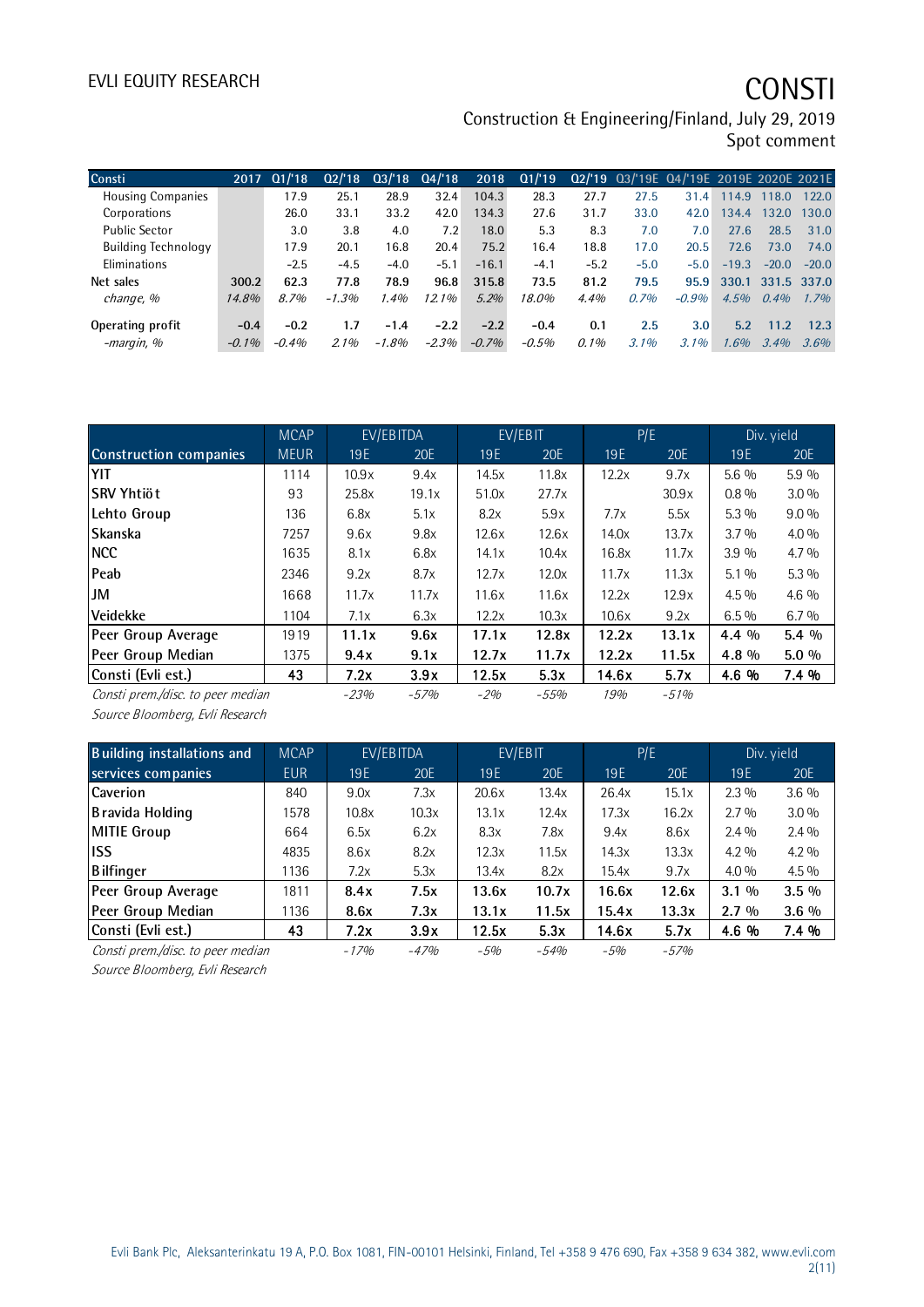# EVLI EQUITY RESEARCH **CONSTI**

### Construction & Engineering/Finland, July 29, 2019 Spot comment

| VALUATION RESULTS        | <b>BASE CASE DETAILS</b>    | VALUATION ASSUMPTIONS  | ASSUMPTIONS FOR WACC           |      |
|--------------------------|-----------------------------|------------------------|--------------------------------|------|
| Current share price      | 5.44 PV of Free Cash Flow   | 67 Long-term growth, % | 1.2 Risk-free interest rate, % | 2.25 |
| DCF share value          | 14.13 PV of Horizon value   | 68 WACC, %             | 8.6 Market risk premium, %     | 5.8  |
| Share price potential, % | 159.8 Unconsolidated equity | 0 Spread, %            | 0.5 Debt risk premium, %       | 3.3  |
| Maximum value            | 15.4 Marketable securities  | 3 Minimum WACC, %      | 8.1 Equity beta coefficient    | 1.15 |
| Minimum value            | 13.1 Debt - dividend        | -27 Maximum WACC, %    | 9.1 Target debt ratio, %       | 30   |
|                          | 50.2 Value of stock         | 111 Nr of shares, Mn   | 7.9 Effective tax rate, %      | 20   |
| Horizon value, %         |                             |                        |                                |      |

| DCF valuation, EURm         | 2018   | 2019E  | 2020E    | 2021E  | 2022E          | 2023E    | 2024E    | 2025E    | 2026E    | 2027E    | 2028E        | Horizon |
|-----------------------------|--------|--------|----------|--------|----------------|----------|----------|----------|----------|----------|--------------|---------|
| Net sales                   | 316    | 330    | 332      | 337    | 344            | 349      | 354      | 359      | 365      | 370      | 375          | 379     |
| Sales growth, %             | 5.2    | 4.5    | 0.4      | 1.7    | 2.0            | 1.5      | 1.5      | 1.5      | 1.5      | 1.5      | 1.2          | 1.2     |
| Operating income (EBIT)     | $-2$   | 5      | 11       | 12     | 14             | 14       | 14       | 14       | 15       | 15       | 13           | 13      |
| EBIT margin, %              | $-0.7$ | 1.6    | 3.4      | 3.6    | 4.0            | 4.0      | 4.0      | 4.0      | 4.0      | 4.0      | 3.5          | 3.5     |
| + Depreciation+amort.       |        | 4      | 4        | 4      | 4              |          | 4        | 5        | 5        | 5        | 5            |         |
| - Income taxes              |        | $-1$   | $-2$     | $-2$   | $-3$           | $-3$     | $-3$     | $-3$     | $-3$     | $-3$     | $-3$         |         |
| - Change in NWC             | $-7$   |        | $\Omega$ | 0      | $\Omega$       | $\Omega$ | $\Omega$ | $\Omega$ | $\Omega$ | $\Omega$ |              |         |
| NWC / Sales, %              | $-2.5$ | $-2.7$ | $-2.7$   | $-2.7$ | $-2.7$         | $-2.7$   | $-2.7$   | $-2.7$   | $-2.7$   | $-2.7$   | $-2.7$       |         |
| + Change in other liabs     |        | 0      | 0        | 0      | $\overline{0}$ | $\Omega$ | 0        | 0        | 0        | 0        |              |         |
| - Capital Expenditure       | $-5$   | $-4$   | $-4$     | $-4$   | -4             | $-4$     | $-5$     | $-5$     | $-5$     | $-5$     | $-5$         | $-5$    |
| Investments / Sales, %      | 1.6    | 1.3    | 1.3      | 1.3    | 1.3            | 1.3      | 1.3      | 1.3      | 1.3      | 1.3      | 1.3          | 1.3     |
| - Other items               | 0      | 0      | 0        | 0      | 0              | $\Omega$ | 0        | 0        | 0        | 0        | $\mathbf{0}$ |         |
| $=$ Unlevered Free CF (FCF) | $-11$  | 4      | 9        | 10     | 11             | 11       | 11       | 12       | 12       | 12       | 11           | 147     |
| = Discounted FCF (DFCF)     |        | 4      | 8        | 8      | 8              | 8        | 7        | 7        | 6        | 6        | 5            | 68      |
|                             |        |        |          |        |                |          |          |          |          |          |              |         |
| = DFCF min WACC             |        | 4      | 8        | 8      | 8              | 8        | 7        | 7        |          | 6        | 5            | 76      |
| $=$ DFCF max WACC           |        | 4      | 8        | 8      | 8              | 8        |          |          | 6        | 6        | 5            | 61      |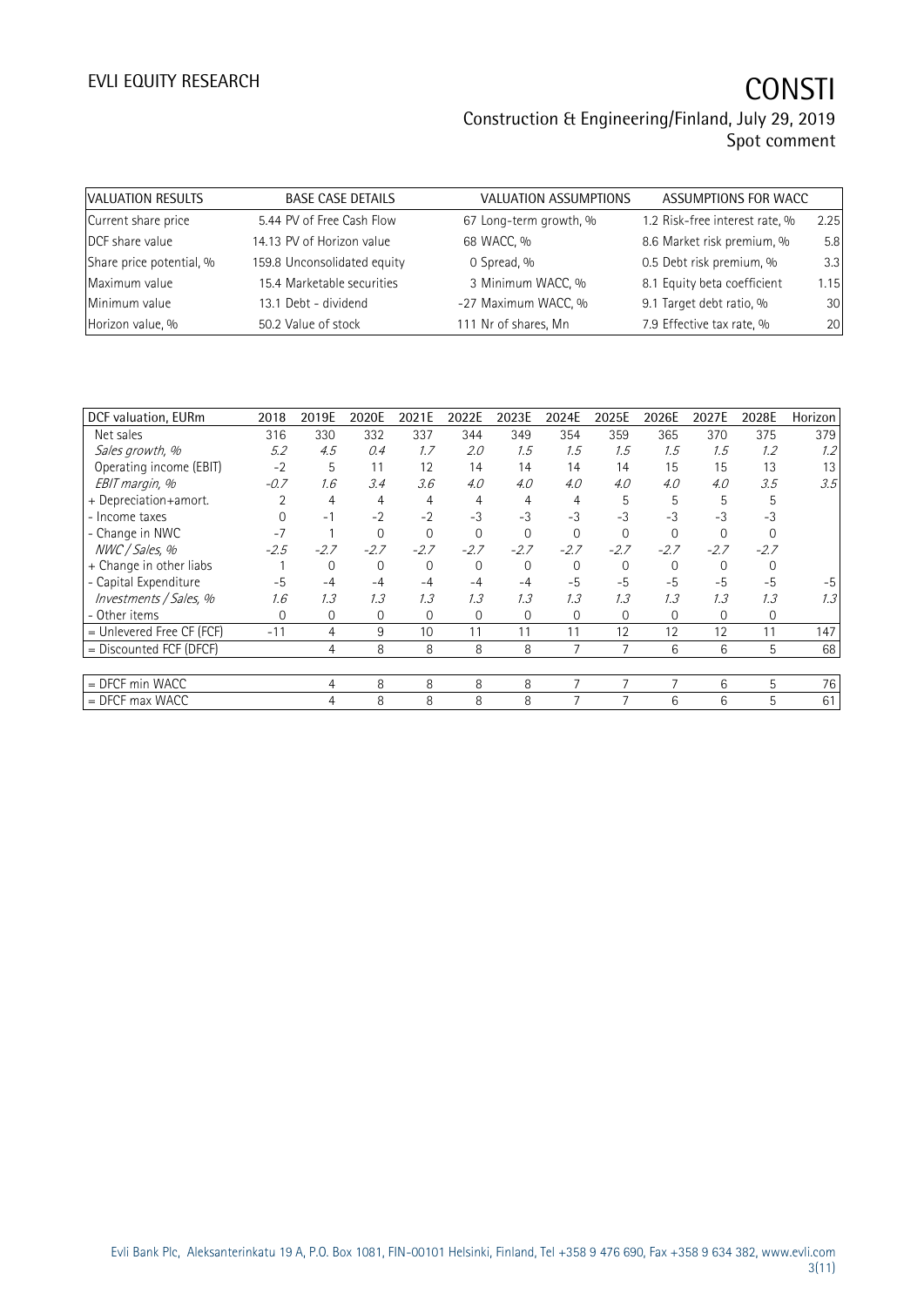| <b>INTERIM FIGURES</b>               |                     |                |                |                |                |              |                     |                |                |                |        |                          |
|--------------------------------------|---------------------|----------------|----------------|----------------|----------------|--------------|---------------------|----------------|----------------|----------------|--------|--------------------------|
| EVLI ESTIMATES, EURm                 | 2018Q1              | 201802         | 201803         | 201804         | 2018           | 201901       | 201902              | 2019Q3E        | 2019Q4E        | 2019E          | 2020E  | 2021E                    |
| Net sales                            | 62                  | 78             | 79             | 97             | 316            | 73           | 81                  | 80             | 96             | 330            | 332    | 337                      |
| EBITDA                               | $\mathbf 0$         | $\overline{2}$ | $-1$           | $-2$           | $\mathbf{0}$   | $\mathbf 0$  | $\mathbf{1}$        | $\overline{4}$ | $\overline{4}$ | 9              | 15     | 17                       |
| EBITDA margin (%)                    | 0.3                 | 2.7            | $-1.3$         | $-1.8$         | $-0.1$         | 0.7          | 1.3                 | 4.4            | 4.2            | 2.7            | 4.7    | 4.9                      |
| <b>EBIT</b>                          | $\Omega$            | $\overline{2}$ | $-1$           | $-2$           | $-2$           | $\Omega$     | $\Omega$            | 3              | 3              | 5              | 11     | 12                       |
| EBIT margin (%)                      | $-0.4$              | 2.2            | $-1.8$         | $-2.2$         | $-0.7$         | $-0.5$       | 0.1                 | 3.1            | 3.1            | 1.6            | 3.4    | 3.6                      |
| Net financial items                  | $\mathbf 0$         | $\mathbf{0}$   | $\mathbf 0$    | $\mathbf 0$    | $-1$           | $\mathbf 0$  | 0                   | 0              | 0              | $-1$           | $-1$   | $-1$                     |
| Pre-tax profit                       | 0                   | $\overline{2}$ | $-2$           | $-2$           | $-3$           | $-1$         | 0                   | $\overline{2}$ | 3              | $\overline{4}$ | 10     | 11                       |
| Tax                                  | $\mathbf 0$         | $\overline{0}$ | $\mathbf{0}$   | $\mathbf 0$    | $\overline{1}$ | $\mathbf 0$  | $\mathbf 0$         | $\mathbf 0$    | $-1$           | $-1$           | $-2$   | $-2$                     |
| Tax rate (%)                         | 18.9                | 19.7           | 20.0           | 17.4           | 17.9           | 20.1         | 19.6                | 20.0           | 20.0           | 20.0           | 20.0   | 20.0                     |
| Net profit                           | $\mathbf 0$         | $\mathbf{1}$   | $-1$           | $-2$           | $-2$           | $\mathbf{0}$ | $\mathbf 0$         | $\overline{2}$ | $\overline{2}$ | $\mathbf{3}$   | 8      | 9                        |
| EPS                                  | $-0.04$             | 0.16           | $-0.17$        | $-0.25$        | $-0.30$        | $-0.06$      | $-0.04$             | 0.21           | 0.26           | 0.37           | 0.96   | 1.09                     |
| EPS adjusted (diluted no. of shares) | $-0.04$             | 0.16           | $-0.17$        | $-0.25$        | $-0.30$        | $-0.06$      | $-0.04$             | 0.21           | 0.26           | 0.37           | 0.96   | 1.09                     |
| Dividend per share                   | 0.00                | 0.00           | 0.00           | 0.00           | 0.00           | 0.00         | 0.00                | 0.00           | 0.00           | 0.25           | 0.40   | 0.55                     |
| SALES, EURm                          |                     |                |                |                |                |              |                     |                |                |                |        |                          |
| Housing Companies                    | 18                  | 25             | 29             | 32             | 104            | 28           | 28                  | 28             | 31             | 115            | 118    | 122                      |
| Corporations                         | 26                  | 33             | 33             | 42             | 134            | 28           | 32                  | 33             | 42             | 134            | 132    | 130                      |
| <b>Public Sector</b>                 | 3                   | $\overline{4}$ | $\overline{4}$ | $\overline{7}$ | 18             | 5            | 8                   | 7              | $\overline{7}$ | 28             | 29     | 31                       |
| <b>Building Technology</b>           | 18                  | 20             | 17             | 20             | 75             | 16           | 19                  | 17             | 21             | 73             | 73     | 74                       |
| Elimination                          | $-2$                | $-4$           | $-4$           | $-5$           | $-16$          | $-4$         | $-5$                | $-5$           | $-5$           | $-19$          | $-20$  | $-20$                    |
| Total                                | 62                  | 78             | 79             | 97             | 316            | 73           | 81                  | 80             | 96             | 330            | 332    | 337                      |
| SALES GROWTH, Y/Y %                  |                     |                |                |                |                |              |                     |                |                |                |        |                          |
| Housing Companies                    | 0.0                 | 0.0            | 0.0            | 0.0            | 0.0            | 58.6         | 10.2                | $-5.0$         | $-3.2$         | 10.1           | 2.7    | 3.4                      |
| Corporations                         | 0.0                 | 0.0            | 0.0            | 0.0            | 0.0            | 6.4          | $-4.3$              | $-0.5$         | 0.1            | 0.1            | $-1.8$ | $-1.5$                   |
| <b>Public Sector</b>                 | 0.0                 | 0.0            | 0.0            | 0.0            | 0.0            | 75.1         | 116.8               | 73.6           | $-2.1$         | 52.9           | 3.4    | $\mathcal{S}\mathcal{S}$ |
| <b>Building Technology</b>           | 0.0                 | 0.0            | 0.0            | 0.0            | 0.0            | $-8.4$       | $-6.9$              | 1.3            | 0.7            | $-3.4$         | 0.5    | 1.4                      |
| Elimination                          | 53.0                | 97.5           | 15.1           | 53.8           | 50.4           | 67.8         | 16.8                | 25.1           | $-2.7$         | 20.4           | 3.5    | 0.0                      |
| Group                                | $-100.0$            | $-100.0$       | $-100.0$       | $-100.0$       | $-100.0$       | 0.0          | 0.0                 | 0.0            | 0.0            | 0.0            | 0.0    | 0.0                      |
| Total                                | 8.7                 | $-1.3$         | 1.4            | 12.1           | 5.2            | 18.0         | 4.4                 | 0.7            | $-0.9$         | 4.5            | 0.4    | 1.7                      |
| EBIT, EURm                           |                     |                |                |                |                |              |                     |                |                |                |        |                          |
| Group                                | $\mathsf{O}\xspace$ | $\overline{2}$ | $-1$           | $-2$           | $-2$           | $\mathbf 0$  | $\mathsf{O}\xspace$ | 3              | 3              | 5              | 11     | 12                       |
| Total                                | $\Omega$            | $\overline{2}$ | $-1$           | $-2$           | $-2$           | $\mathbf{0}$ | $\Omega$            | 3              | $\overline{3}$ | 5              | 11     | 12                       |
| EBIT margin, %                       |                     |                |                |                |                |              |                     |                |                |                |        |                          |
| Total                                | $-0.4$              | 2.2            | $-1.8$         | $-2.2$         | $-0.7$         | $-0.5$       | 0.1                 | 3.1            | 3.1            | 1.6            | 3.4    | 3.6                      |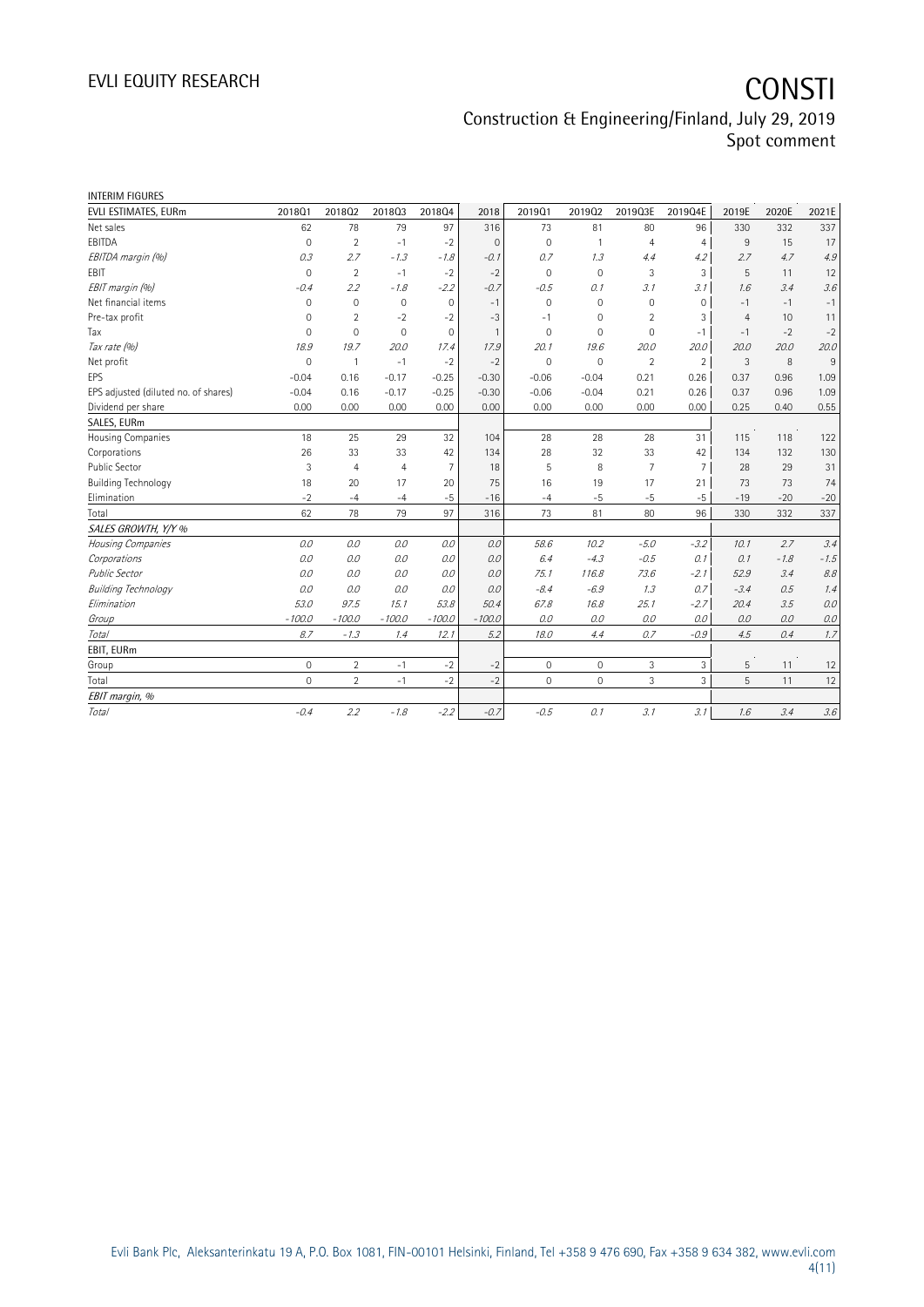| INCOME STATEMENT, EURm                   | 2014                | 2015           | 2016                | 2017                                                                                                                                                                                                                                                                                                                                                                                                                                                      | 2018                                                                                                                                                                                                                                                                                                                                                                                                                                                      | 2019E               | 2020E                      | 2021E                       |
|------------------------------------------|---------------------|----------------|---------------------|-----------------------------------------------------------------------------------------------------------------------------------------------------------------------------------------------------------------------------------------------------------------------------------------------------------------------------------------------------------------------------------------------------------------------------------------------------------|-----------------------------------------------------------------------------------------------------------------------------------------------------------------------------------------------------------------------------------------------------------------------------------------------------------------------------------------------------------------------------------------------------------------------------------------------------------|---------------------|----------------------------|-----------------------------|
| Sales                                    | 216                 | 256            | 262                 | 300                                                                                                                                                                                                                                                                                                                                                                                                                                                       | 316                                                                                                                                                                                                                                                                                                                                                                                                                                                       | 330                 | 332                        | 337                         |
| Sales growth (%)                         | 25.6                | 18.6           | 2.1                 | 14.8                                                                                                                                                                                                                                                                                                                                                                                                                                                      | 5.2                                                                                                                                                                                                                                                                                                                                                                                                                                                       | 4.5                 | 0.4                        | 1.7                         |
| Costs                                    | $-206$              | $-244$         | $-248$              | $-298$                                                                                                                                                                                                                                                                                                                                                                                                                                                    | $-316$                                                                                                                                                                                                                                                                                                                                                                                                                                                    | $-321$              | $-316$                     | $-320$                      |
| Reported EBITDA                          | 10                  | 13             | 13                  | $\overline{2}$                                                                                                                                                                                                                                                                                                                                                                                                                                            | $\mathbf 0$                                                                                                                                                                                                                                                                                                                                                                                                                                               | 9                   | 15                         | 17                          |
| Extraordinary items in EBITDA            | $\mathbf 0$         | $\mathbf 0$    | $\mathbf 0$         | $\mathbf 0$                                                                                                                                                                                                                                                                                                                                                                                                                                               | $\mathbf 0$                                                                                                                                                                                                                                                                                                                                                                                                                                               | $\mathsf{O}\xspace$ | $\mathbf 0$                | $\mathbf 0$                 |
| EBITDA margin (%)                        | 4.5                 | 4.9            | 5.0                 | 0.6                                                                                                                                                                                                                                                                                                                                                                                                                                                       | $-0.1$                                                                                                                                                                                                                                                                                                                                                                                                                                                    | 2.7                 | 4.7                        | 4.9                         |
| Depreciation                             | $-2$                | $-2$           | $-2$                | $-2$                                                                                                                                                                                                                                                                                                                                                                                                                                                      | $-2$                                                                                                                                                                                                                                                                                                                                                                                                                                                      | $-4$                | $-4$                       | $-4$                        |
| EBITA                                    | 8                   | 11             | 11                  | $\mathbf 0$                                                                                                                                                                                                                                                                                                                                                                                                                                               | $-2$                                                                                                                                                                                                                                                                                                                                                                                                                                                      | 5                   | 11                         | 12                          |
| Goodwill amortization / writedown        | $\overline{0}$      | $\mathbf 0$    | $\mathbf 0$         | $\mathbf 0$                                                                                                                                                                                                                                                                                                                                                                                                                                               | $\mathbf{0}$                                                                                                                                                                                                                                                                                                                                                                                                                                              | $\mathbf 0$         | $\mathbf 0$                | $\mathbf 0$                 |
| Reported EBIT                            | 8                   | 11             | 11                  | $\mathbf 0$                                                                                                                                                                                                                                                                                                                                                                                                                                               | $-2$                                                                                                                                                                                                                                                                                                                                                                                                                                                      | 5                   | 11                         | 12                          |
| EBIT margin (%)                          | 3.6                 | 4.1            | 4.2                 | $-0.1$                                                                                                                                                                                                                                                                                                                                                                                                                                                    | $-0.7$                                                                                                                                                                                                                                                                                                                                                                                                                                                    | 1.6                 | 3.4                        | 3.6                         |
| Net financials                           | $-5$                | $-4$           | $-1$                | $-1$                                                                                                                                                                                                                                                                                                                                                                                                                                                      | $-1$                                                                                                                                                                                                                                                                                                                                                                                                                                                      | $-1$                | $-1$                       | $-1$                        |
| Pre-tax profit                           | 3                   | 6              | 10                  | $-1$                                                                                                                                                                                                                                                                                                                                                                                                                                                      | $-3$                                                                                                                                                                                                                                                                                                                                                                                                                                                      | $\overline{4}$      | 10                         | 11                          |
| Extraordinary items                      | $\overline{0}$      | $-2$           | $\mathbf{0}$        | $\mathbf 0$                                                                                                                                                                                                                                                                                                                                                                                                                                               | $\mathbf 0$                                                                                                                                                                                                                                                                                                                                                                                                                                               | $\mathsf{O}\xspace$ | $\mathbf 0$                | $\mathbf 0$                 |
| Taxes                                    | $-1$                | $-1$           | $-2$                | $\mathbf 0$                                                                                                                                                                                                                                                                                                                                                                                                                                               | $\overline{1}$                                                                                                                                                                                                                                                                                                                                                                                                                                            | $-1$                | $-2$                       | $-2$                        |
| Minority shares                          | $\mathbf 0$         | $\mathbf 0$    | $\mathbf 0$         | $\mathbf 0$                                                                                                                                                                                                                                                                                                                                                                                                                                               | $\mathbf 0$                                                                                                                                                                                                                                                                                                                                                                                                                                               | $\mathsf{O}\xspace$ | $\mathbf 0$                | $\mathbf 0$                 |
| Net profit                               | $\overline{2}$      | 3              | 8                   | $-1$                                                                                                                                                                                                                                                                                                                                                                                                                                                      | $-2$                                                                                                                                                                                                                                                                                                                                                                                                                                                      | 3                   | 8                          | $\,9$                       |
| <b>BALANCE SHEET, EURm</b>               |                     |                |                     |                                                                                                                                                                                                                                                                                                                                                                                                                                                           |                                                                                                                                                                                                                                                                                                                                                                                                                                                           |                     |                            |                             |
| Assets                                   |                     |                |                     |                                                                                                                                                                                                                                                                                                                                                                                                                                                           |                                                                                                                                                                                                                                                                                                                                                                                                                                                           |                     |                            |                             |
| Fixed assets                             | $\overline{7}$      | 6              | 6                   | 5                                                                                                                                                                                                                                                                                                                                                                                                                                                         | 8                                                                                                                                                                                                                                                                                                                                                                                                                                                         | 9                   | 9                          | 9                           |
| % of sales                               | $\mathcal I$        | $\overline{2}$ | $\overline{2}$      | $\mathcal{L}_{\mathcal{L}}$                                                                                                                                                                                                                                                                                                                                                                                                                               | $\mathcal{J}% _{G}=\mathcal{J}_{G}=\mathcal{J}_{G}=\mathcal{J}_{G}=\mathcal{J}_{G}=\mathcal{J}_{G}=\mathcal{J}_{G}=\mathcal{J}_{G}=\mathcal{J}_{G}=\mathcal{J}_{G}=\mathcal{J}_{G}=\mathcal{J}_{G}=\mathcal{J}_{G}=\mathcal{J}_{G}=\mathcal{J}_{G}=\mathcal{J}_{G}=\mathcal{J}_{G}=\mathcal{J}_{G}=\mathcal{J}_{G}=\mathcal{J}_{G}=\mathcal{J}_{G}=\mathcal{J}_{G}=\mathcal{J}_{G}=\mathcal{J}_{G}=\mathcal{J}_{G}=\mathcal{J}_{G}=\mathcal{J}_{G}=\math$ | 3                   | 3                          | $\mathcal{S}_{\mathcal{S}}$ |
| Goodwill                                 | 44                  | 43             | 44                  | 49                                                                                                                                                                                                                                                                                                                                                                                                                                                        | 49                                                                                                                                                                                                                                                                                                                                                                                                                                                        | 49                  | 49                         | 49                          |
| % of sales                               | 20                  | 17             | 17                  | 16                                                                                                                                                                                                                                                                                                                                                                                                                                                        | 15                                                                                                                                                                                                                                                                                                                                                                                                                                                        | 15                  | 15                         | 14                          |
| Inventory                                | $\mathbf{1}$        | 1              | $\mathbf{1}$        | $\mathbf{1}$                                                                                                                                                                                                                                                                                                                                                                                                                                              | $\overline{1}$                                                                                                                                                                                                                                                                                                                                                                                                                                            | $\mathbf{1}$        | $\mathbf{1}$               | $\mathbf{1}$                |
| % of sales                               | 0                   | 0              | 0                   | 0                                                                                                                                                                                                                                                                                                                                                                                                                                                         | 0                                                                                                                                                                                                                                                                                                                                                                                                                                                         | 0                   | 0                          | 0                           |
| Receivables                              | 35                  | 36             | 39                  | 36                                                                                                                                                                                                                                                                                                                                                                                                                                                        | 53                                                                                                                                                                                                                                                                                                                                                                                                                                                        | 50                  | 50                         | 51                          |
| % of sales                               | 16                  | 14             | 15                  | 12                                                                                                                                                                                                                                                                                                                                                                                                                                                        | 17                                                                                                                                                                                                                                                                                                                                                                                                                                                        | 15                  | 15                         | 15                          |
| Liquid funds                             | 10                  | $\overline{4}$ | 9                   | 10                                                                                                                                                                                                                                                                                                                                                                                                                                                        | 3                                                                                                                                                                                                                                                                                                                                                                                                                                                         | $\overline{7}$      | 10                         | 10                          |
| % of sales                               | 5                   | $\overline{2}$ | $\overline{4}$      | $\mathcal{I}% _{G}=\mathcal{I}_{G}=\mathcal{I}_{G}=\mathcal{I}_{G}=\mathcal{I}_{G}=\mathcal{I}_{G}=\mathcal{I}_{G}=\mathcal{I}_{G}=\mathcal{I}_{G}=\mathcal{I}_{G}=\mathcal{I}_{G}=\mathcal{I}_{G}=\mathcal{I}_{G}=\mathcal{I}_{G}=\mathcal{I}_{G}=\mathcal{I}_{G}=\mathcal{I}_{G}=\mathcal{I}_{G}=\mathcal{I}_{G}=\mathcal{I}_{G}=\mathcal{I}_{G}=\mathcal{I}_{G}=\mathcal{I}_{G}=\mathcal{I}_{G}=\mathcal{I}_{G}=\mathcal{I}_{G}=\mathcal{I}_{G}=\math$ | $\mathcal I$                                                                                                                                                                                                                                                                                                                                                                                                                                              | $\overline{2}$      | $\ensuremath{\mathcal{S}}$ | $\mathcal{S}_{\mathcal{S}}$ |
| Total assets<br>Liabilities              | 96                  | 91             | 98                  | 101                                                                                                                                                                                                                                                                                                                                                                                                                                                       | 115                                                                                                                                                                                                                                                                                                                                                                                                                                                       | 115                 | 119                        | 120                         |
| Equity                                   | 1                   | 25             | 30                  | 25                                                                                                                                                                                                                                                                                                                                                                                                                                                        | 23                                                                                                                                                                                                                                                                                                                                                                                                                                                        | 24                  | 30                         | 35                          |
| % of sales                               | 0                   | 10             | 11                  | 8                                                                                                                                                                                                                                                                                                                                                                                                                                                         | $\overline{z}$                                                                                                                                                                                                                                                                                                                                                                                                                                            | $\overline{z}$      | $\mathcal G$               | 10                          |
| Deferred taxes                           | 0                   | $\mathbf 0$    | $\mathsf{O}\xspace$ | $\mathbf 0$                                                                                                                                                                                                                                                                                                                                                                                                                                               | $\mathsf{O}\xspace$                                                                                                                                                                                                                                                                                                                                                                                                                                       | $\mathsf{O}\xspace$ | $\mathbf 0$                | $\mathbb O$                 |
| % of sales                               | 0                   | 0              | 0                   | 0                                                                                                                                                                                                                                                                                                                                                                                                                                                         | 0                                                                                                                                                                                                                                                                                                                                                                                                                                                         | $\mathcal O$        | 0                          | 0                           |
| Interest bearing debt                    | 55                  | 21             | 21                  | 22                                                                                                                                                                                                                                                                                                                                                                                                                                                        | 27                                                                                                                                                                                                                                                                                                                                                                                                                                                        | 29                  | 27                         | 21                          |
| % of sales                               | 25                  | 8              | 8                   | $\boldsymbol{7}$                                                                                                                                                                                                                                                                                                                                                                                                                                          | 8                                                                                                                                                                                                                                                                                                                                                                                                                                                         | 9                   | 8                          | 6                           |
| Non-interest bearing current liabilities | 40                  | 43             | 46                  | 52                                                                                                                                                                                                                                                                                                                                                                                                                                                        | 62                                                                                                                                                                                                                                                                                                                                                                                                                                                        | 59                  | 59                         | 60                          |
| % of sales                               | 18                  | 17             | 18                  | 17                                                                                                                                                                                                                                                                                                                                                                                                                                                        | 20                                                                                                                                                                                                                                                                                                                                                                                                                                                        | 18                  | 18                         | 18                          |
| Other interest free debt                 | $\mathbf 0$         | $\mathbf 0$    | $\mathbf 0$         | $\mathbf 0$                                                                                                                                                                                                                                                                                                                                                                                                                                               | $\mathbf 0$                                                                                                                                                                                                                                                                                                                                                                                                                                               | $\mathbb O$         | $\mathbf 0$                | $\mathbf 0$                 |
| % of sales                               | 0                   | 0              | 0                   | 0                                                                                                                                                                                                                                                                                                                                                                                                                                                         | 0                                                                                                                                                                                                                                                                                                                                                                                                                                                         | 0                   | 0                          | 0                           |
| Total liabilities                        | 96                  | 91             | 98                  | 101                                                                                                                                                                                                                                                                                                                                                                                                                                                       | 115                                                                                                                                                                                                                                                                                                                                                                                                                                                       | 115                 | 119                        | 120                         |
| CASH FLOW, EURm                          |                     |                |                     |                                                                                                                                                                                                                                                                                                                                                                                                                                                           |                                                                                                                                                                                                                                                                                                                                                                                                                                                           |                     |                            |                             |
| + EBITDA                                 | 10                  | 13             | 13                  | $\overline{2}$                                                                                                                                                                                                                                                                                                                                                                                                                                            | $\mathsf{O}\xspace$                                                                                                                                                                                                                                                                                                                                                                                                                                       | $9\,$               | 15                         | 17                          |
| - Net financial items                    | $-5$                | $-4$           | $-1$                | $-1$                                                                                                                                                                                                                                                                                                                                                                                                                                                      | $-1$                                                                                                                                                                                                                                                                                                                                                                                                                                                      | $-1$                | $-1$                       | $-1$                        |
| - Taxes                                  | $\mathbb O$         | $-1$           | $-2$                | $\mathbf 0$                                                                                                                                                                                                                                                                                                                                                                                                                                               | $\boldsymbol{0}$                                                                                                                                                                                                                                                                                                                                                                                                                                          | $-1$                | $-2$                       | $-2$                        |
| - Increase in Net Working Capital        | 8                   | $\overline{2}$ | $\mathsf{O}\xspace$ | 8                                                                                                                                                                                                                                                                                                                                                                                                                                                         | $-7$                                                                                                                                                                                                                                                                                                                                                                                                                                                      | $\mathbf{1}$        | $\mathbf 0$                | $\mathbb O$                 |
| $+/-$ Other                              | $\mathbf 0$         | $-2$           | $\mathsf{O}\xspace$ | $-1$                                                                                                                                                                                                                                                                                                                                                                                                                                                      | $\overline{1}$                                                                                                                                                                                                                                                                                                                                                                                                                                            | $\mathbb O$         | $\mathbf 0$                | $\mathbf 0$                 |
| = Cash flow from operations              | 12                  | $\overline{7}$ | 11                  | 9                                                                                                                                                                                                                                                                                                                                                                                                                                                         | $-7$                                                                                                                                                                                                                                                                                                                                                                                                                                                      | 8                   | 12                         | 13                          |
| - Capex                                  | $-2$                | $-1$           | $-3$                | $-1$                                                                                                                                                                                                                                                                                                                                                                                                                                                      | $-5$                                                                                                                                                                                                                                                                                                                                                                                                                                                      | $-4$                | $-4$                       | $-4$                        |
| - Acquisitions                           | $\overline{0}$      | $\mathbf 0$    | $\mathsf{O}\xspace$ | $-4$                                                                                                                                                                                                                                                                                                                                                                                                                                                      | $\boldsymbol{0}$                                                                                                                                                                                                                                                                                                                                                                                                                                          | $\mathbb O$         | $\mathbf 0$                | $\mathbf 0$                 |
| + Divestments                            | $\mathbf 0$         | $\mathbf 0$    | $\mathsf{O}\xspace$ | $\mathbf 0$                                                                                                                                                                                                                                                                                                                                                                                                                                               | $\mathbf 0$                                                                                                                                                                                                                                                                                                                                                                                                                                               | $\mathbb O$         | $\mathbf 0$                | $\mathbb O$                 |
| = Net cash flow                          | 9                   | 6              | 8                   | 3                                                                                                                                                                                                                                                                                                                                                                                                                                                         | $-13$                                                                                                                                                                                                                                                                                                                                                                                                                                                     | 3                   | 8                          | 9                           |
| +/- Change in interest-bearing debt      | $-1$                | $-33$          | $\mathbb O$         | $\mathbf 0$                                                                                                                                                                                                                                                                                                                                                                                                                                               | 5                                                                                                                                                                                                                                                                                                                                                                                                                                                         | $\sqrt{2}$          | $-2$                       | $-5$                        |
| +/- New issues/buybacks                  | $\mathsf{O}\xspace$ | 21             | $\mathsf{O}\xspace$ | $\mathbf{1}$                                                                                                                                                                                                                                                                                                                                                                                                                                              | $\mathbf 0$                                                                                                                                                                                                                                                                                                                                                                                                                                               | $-2$                | $\mathbf 0$                | $\mathsf{O}\xspace$         |
| - Paid dividend                          | $\mathbf 0$         | $\mathbf 0$    | $-3$                | $-4$                                                                                                                                                                                                                                                                                                                                                                                                                                                      | $\boldsymbol{0}$                                                                                                                                                                                                                                                                                                                                                                                                                                          | $\mathbb O$         | $-2$                       | $-3$                        |
| +/- Change in loan receivables           | $\mathbf{1}$        | $\mathbf 0$    | $\mathsf{O}\xspace$ | $\mathbf{1}$                                                                                                                                                                                                                                                                                                                                                                                                                                              | $\mathbf{1}$                                                                                                                                                                                                                                                                                                                                                                                                                                              | $\mathsf{O}\xspace$ | $\boldsymbol{0}$           | $\mathsf{O}\xspace$         |
| Change in cash                           | $9\,$               | $-6$           | 5                   | $\mathbf{1}$                                                                                                                                                                                                                                                                                                                                                                                                                                              | -6                                                                                                                                                                                                                                                                                                                                                                                                                                                        | $\sqrt{3}$          | 3                          | 0                           |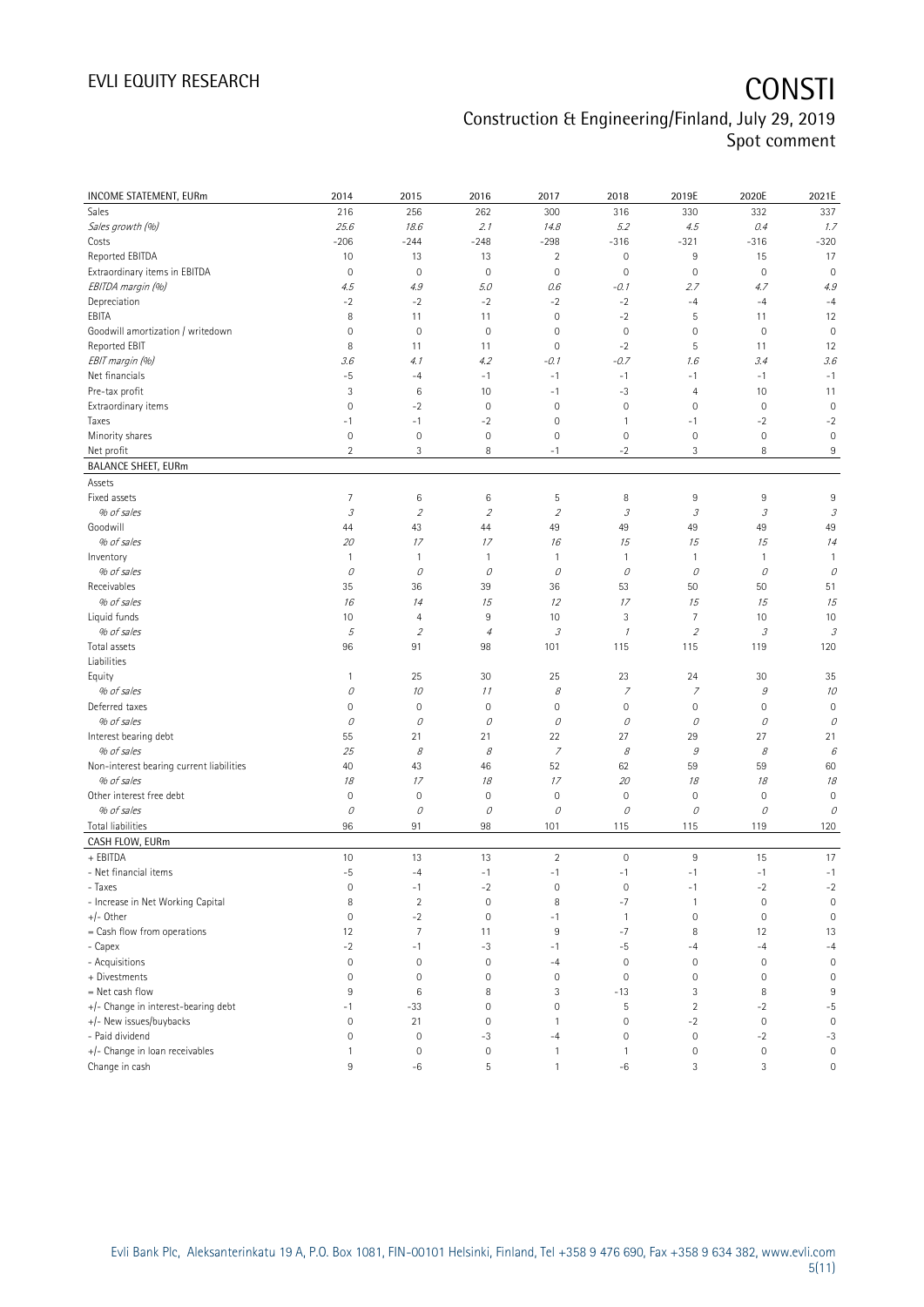| <b>KEY FIGURES</b>                  | 2015            | 2016    | 2017                | 2018        | 2019E          | 2020E   | 2021E   |
|-------------------------------------|-----------------|---------|---------------------|-------------|----------------|---------|---------|
| M-cap                               | 73              | 112     | 66                  | 43          | 43             | 43      | 43      |
| Net debt                            | 17              | 12      | 12                  | 24          | 22             | 17      | 11      |
| Enterprise value                    | 91              | 125     | 78                  | 67          | 65             | 60      | 54      |
| Sales                               | 256             | 262     | 300                 | 316         | 330            | 332     | 337     |
| EBITDA                              | 13              | 13      | $\overline{2}$      | $\mathbf 0$ | $\,9$          | 15      | 17      |
| EBIT                                | 11              | 11      | $\mathsf{O}\xspace$ | $-2$        | 5              | 11      | 12      |
| Pre-tax                             | $6\phantom{1}6$ | 10      | $-1$                | $-3$        | $\overline{4}$ | 10      | 11      |
| Earnings                            | 5               | 8       | $-1$                | $-2$        | 3              | 8       | 9       |
| Book value                          | 25              | 30      | 25                  | 23          | 24             | 30      | 35      |
| Valuation multiples                 |                 |         |                     |             |                |         |         |
| EV/sales                            | 0.4             | 0.5     | 0.3                 | 0.2         | 0.2            | 0.2     | 0.2     |
| EV/EBITDA                           | 7.2             | 9.5     | 45.3                | $-144.0$    | 7.2            | 3.9     | 3.3     |
| EV/EBITA                            | 8.6             | 11.4    | $-207.0$            | $-31.4$     | 12.5           | 5.3     | 4.4     |
| EV/EBIT                             | 8.6             | 11.4    | $-207.0$            | $-31.4$     | 12.5           | 5.3     | 4.4     |
| EV/operating cash flow              | 7.0             | 10.8    | 9.1                 | $-9.1$      | 7.3            | 4.5     | 3.8     |
| EV/cash earnings                    | 12.4            | 11.9    | 273.3               | $-54.9$     | 9.2            | 4.9     | 4.1     |
| P/E                                 | 13.6            | 14.1    | $-61.0$             | $-18.5$     | 14.6           | 5.7     | 5.0     |
| P/E excl. goodwill                  | 13.6            | 14.1    | $-61.0$             | $-18.5$     | 14.6           | 5.7     | 5.0     |
| P/B                                 | 3.0             | 3.8     | 2.6                 | 1.8         | 1.8            | 1.4     | 1.2     |
| P/sales                             | 0.3             | 0.4     | 0.2                 | 0.1         | 0.1            | 0.1     | 0.1     |
| P/CF                                | 5.7             | 9.7     | 7.7                 | $-5.9$      | 4.8            | 3.2     | 3.0     |
| Target EV/EBIT                      | 0.0             | 0.0     | 0.0                 | 0.0         | 13.0           | 5.6     | 4.6     |
| Target P/E                          | 0.0             | 0.0     | 0.0                 | 0.0         | 15.6           | 6.1     | 5.3     |
| Target P/B                          | $0.0$           | 0.0     | 0.0                 | $O.O$       | 1.9            | 1.5     | 1.3     |
| Per share measures                  |                 |         |                     |             |                |         |         |
| Number of shares                    | 7,615           | 7,621   | 7,621               | 7,858       | 7,858          | 7,858   | 7,858   |
| Number of shares (diluted)          | 7,615           | 7,621   | 7,621               | 7,858       | 7,858          | 7,858   | 7,858   |
| EPS                                 | 0.70            | 1.05    | $-0.14$             | $-0.30$     | 0.37           | 0.96    | 1.09    |
| EPS excl. goodwill                  | 0.70            | 1.05    | $-0.14$             | $-0.30$     | 0.37           | 0.96    | 1.09    |
| Cash EPS                            | 0.96            | 1.38    | 0.04                | $-0.15$     | 0.90           | 1.54    | 1.68    |
| Operating cash flow per share       | 1.69            | 1.52    | 1.12                | $-0.93$     | 1.14           | 1.68    | 1.81    |
| Capital employed per share          | 5.51            | 5.48    | 4.90                | 5.98        | 5.91           | 5.90    | 5.89    |
| Book value per share                | 3.22            | 3.89    | 3.32                | 2.98        | 3.06           | 3.77    | 4.46    |
| Book value excl. goodwill           | $-2.49$         | $-1.90$ | $-3.06$             | $-3.21$     | $-3.12$        | $-2.41$ | $-1.72$ |
| Dividend per share                  | 0.39            | 0.54    | 0.00                | 0.00        | 0.25           | 0.40    | 0.55    |
| Dividend payout ratio, %            | 55.4            | 51.5    | 0.0                 | 0.0         | 67.1           | 41.7    | 50.0    |
| Dividend yield, %                   | 4.1             | 3.7     | 0.0                 | 0.0         | 4.6            | 7.4     | 10.0    |
|                                     |                 |         |                     |             |                |         |         |
| Efficiency measures                 |                 |         |                     |             |                |         |         |
| ROE                                 | 42.8            | 29.5    | $-3.9$              | $-9.6$      | 12.3           | 28.1    | 26.5    |
| <b>ROCE</b>                         | 21.0            | 22.7    | $-0.6$              | $-4.2$      | 10.2           | 20.6    | 22.0    |
| Financial ratios                    |                 |         |                     |             |                |         |         |
| Capex/sales, %                      | 0.5             | 1.0     | 1.7                 | 1.6         | 1.3            | 1.3     | 1.3     |
| Capex/depreciation excl. goodwill,% | 66.0            | 87.6    | 36.4                | 302.9       | 110.0          | 100.4   | 101.7   |
| Net debt/EBITDA, book-weighted      | 1.4             | 0.9     | 7.0                 | $-50.8$     | 2.5            | 1.1     | 0.7     |
| Debt/equity, market-weighted        | 0.3             | 0.2     | 0.3                 | 0.6         | 0.7            | 0.6     | 0.5     |
| Equity ratio, book-weighted         | 31.4            | 34.8    | 28.8                | 24.4        | 25.5           | 24.9    | 29.2    |
| Gearing                             | 0.71            | 0.41    | 0.48                | 1.01        | 0.93           | 0.57    | 0.32    |
| Number of employees, average        | 890             | 935     | 1,079               | 1,046       | 1,077          | 1,088   | 1,099   |
| Sales per employee, EUR             | 287,810         | 279,704 | 278,222             | 301,876     | 306,396        | 304,644 | 306,633 |
| EBIT per employee, EUR              | 11,819          | 11,708  | $-347$              | $-2,032$    | 4,847          | 10,293  | 11,192  |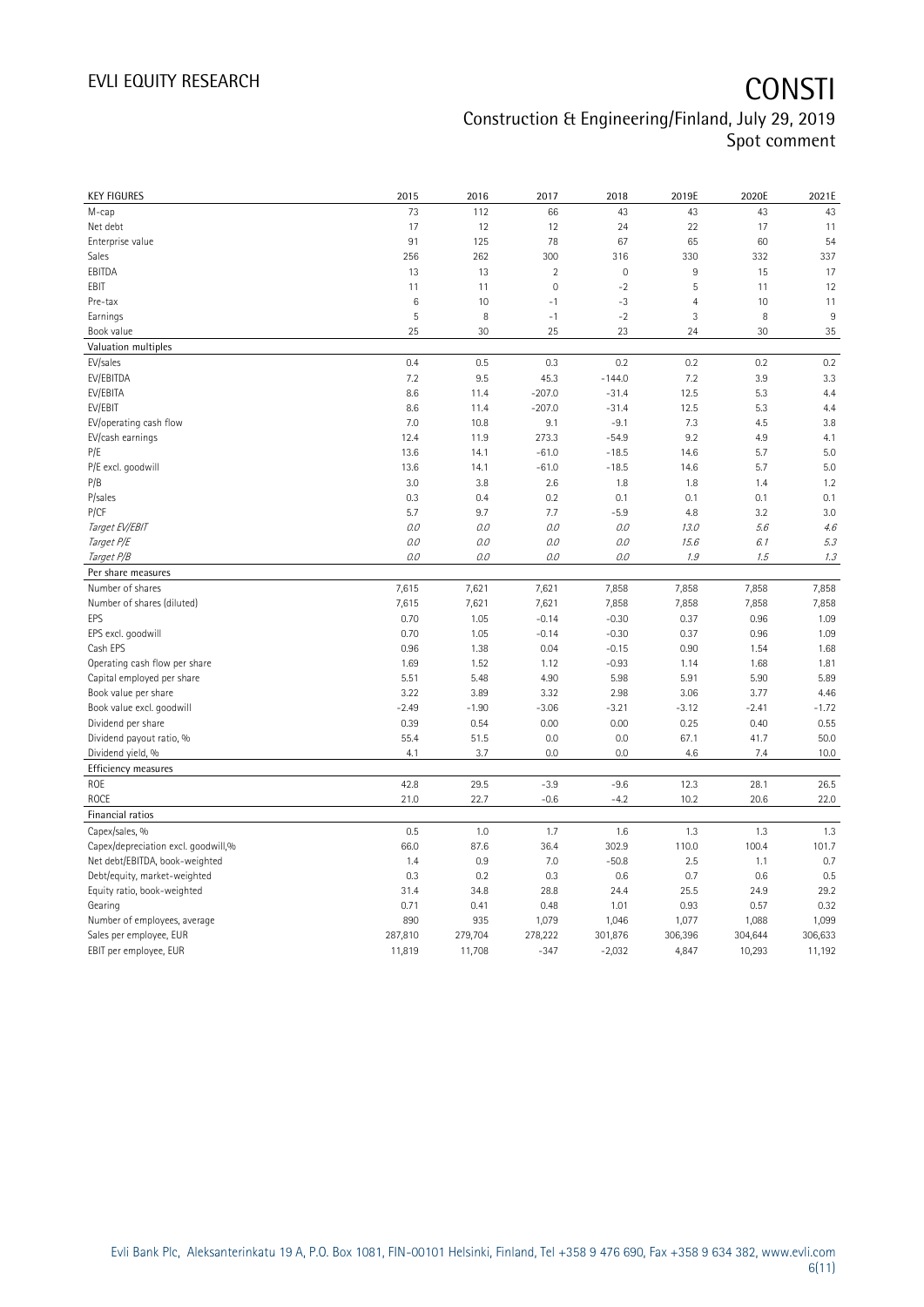COMPANY DESCRIPTION: Consti, listed on the Helsinki stock exchange in 2015, is one of the leading renovation and technical service companies in Finland. Consti has a comprehensive service offering covering technical building services, residential pipeline renovation, renovation contracting, building facade repair and maintenance, and other renovation and technical services for demanding residential and non-residential properties. Consti was established in 2008 to meet the growing need for repair and construction work.

### INVESTMENT CASE:

| <b>OWNERSHIP STRUCTURE</b>                      | <b>SHARES</b> | <b>EURm</b> | 0/0  |
|-------------------------------------------------|---------------|-------------|------|
| Ilmarinen Mutual Pension Insurance Company      | 482,301       | 2.624       | 6.1% |
| Evli Finnish Small Cap Fund                     | 479,200       | 2.607       | 6.1% |
| Danske Invest Finnish Institutional Equity Fund | 425,818       | 2.316       | 5.4% |
| Korkeela Esa Sakari                             | 414,133       | 2.253       | 5.3% |
| Kivi Risto Juhani                               | 377,937       | 2.056       | 4.8% |
| OP-Finland Small Firms Fund                     | 307,977       | 1.675       | 3.9% |
| Kalervo Markku                                  | 298,692       | 1.625       | 3.8% |
| Korkeela Antti Petteri                          | 276,894       | 1.506       | 3.5% |
| Riikantorppa Oy                                 | 218,688       | 1.190       | 2.8% |
| Wipunen varainhallinta Oy                       | 200,000       | 1.088       | 2.5% |
| Ten largest                                     | 3,481,640     | 18.940      | 44%  |
| Residual                                        | 4,376,627     | 23.809      | 56%  |
| Total                                           | 7,858,267     | 42.749      | 100% |

EARNINGS CALENDAR

October 25, 2019 Q3 report

OTHER EVENTS

| COMPANY MISCELLANEOUS |       |
|-----------------------|-------|
| CEO: Esa Korkeela     | $H_1$ |
| CFO: Joni Sorsanen    | Τŕ    |
| IR: Ismo Heikkilä     |       |

lopeatie 2, 6. krs, 00440 Helsinki, Finland el: +358 10 288 6000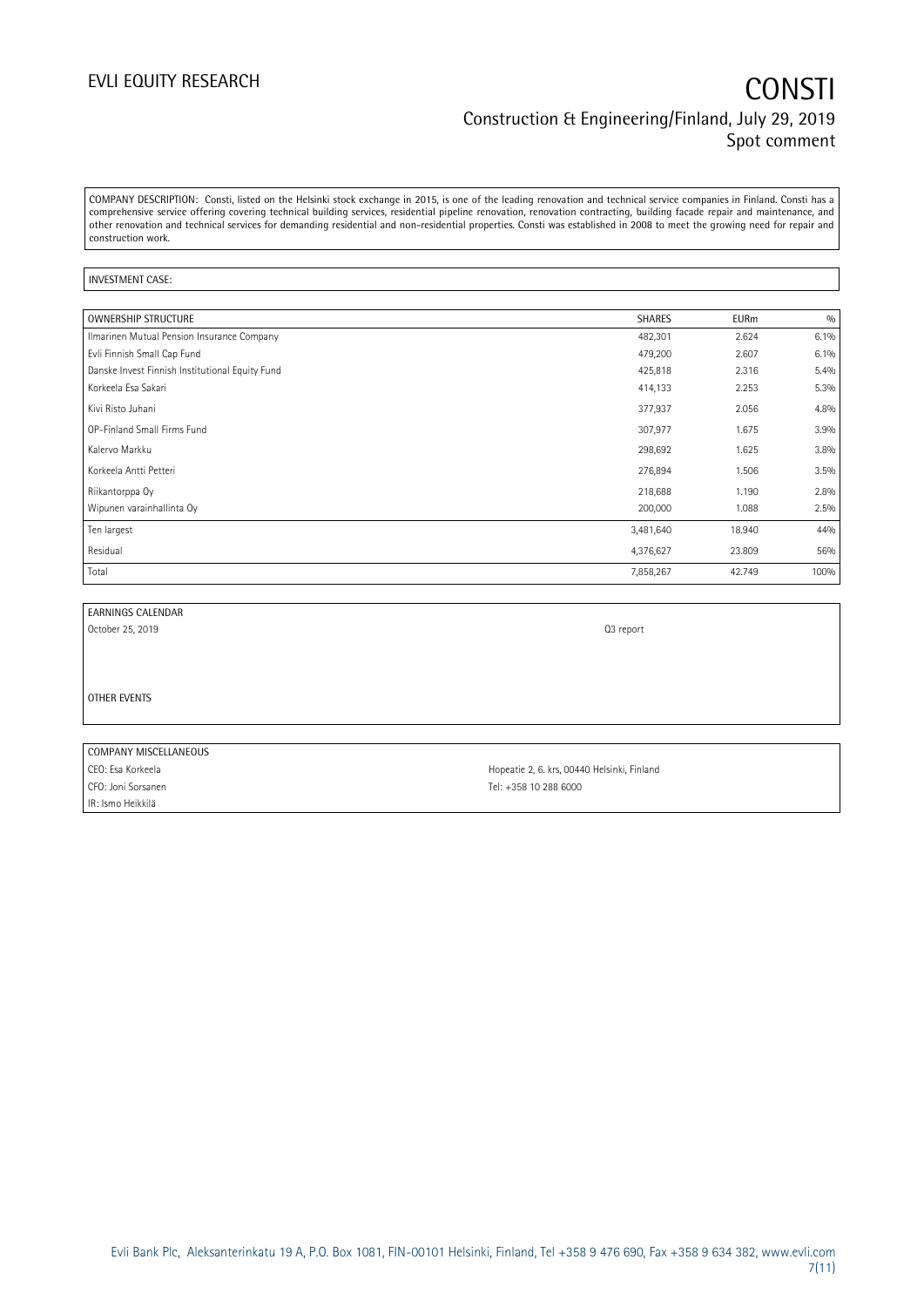DEFINITIONS

| P/E                                                                              | EPS                                                                  |  |  |
|----------------------------------------------------------------------------------|----------------------------------------------------------------------|--|--|
| Price per share                                                                  | Profit before extraordinary items and taxes                          |  |  |
| Earnings per share                                                               | $-$ income taxes $+$ minority interest                               |  |  |
|                                                                                  | Number of shares                                                     |  |  |
| P/Sales                                                                          |                                                                      |  |  |
|                                                                                  | <b>DPS</b>                                                           |  |  |
| Market cap                                                                       | Dividend for the financial period per share                          |  |  |
| Sales                                                                            |                                                                      |  |  |
| P/BV                                                                             | <b>CEPS</b>                                                          |  |  |
| Price per share                                                                  | Gross cash flow from operations                                      |  |  |
| Shareholders' equity $+$ taxed provisions per share                              | Number of shares                                                     |  |  |
|                                                                                  |                                                                      |  |  |
| P/CF                                                                             | EV/Share                                                             |  |  |
| Price per share                                                                  | Enterprise value                                                     |  |  |
| Operating cash flow per share                                                    | Number of shares                                                     |  |  |
|                                                                                  |                                                                      |  |  |
| EV (Enterprise value)                                                            | Sales/Share                                                          |  |  |
| Market cap $+$ net debt $+$ minority interest at market value                    | Sales                                                                |  |  |
| - share of associated companies at market value                                  | Number of shares                                                     |  |  |
|                                                                                  |                                                                      |  |  |
| Net debt                                                                         | EBITDA/Share                                                         |  |  |
| Interest bearing debt - financial assets                                         | Earnings before interest, tax, depreciation and amortisation         |  |  |
|                                                                                  | Number of shares                                                     |  |  |
|                                                                                  |                                                                      |  |  |
| EV/Sales                                                                         | EBIT/Share                                                           |  |  |
| Enterprise value                                                                 | Operating profit                                                     |  |  |
| Sales                                                                            | Number of shares                                                     |  |  |
|                                                                                  |                                                                      |  |  |
| EV/EBITDA                                                                        | EAFI/Share                                                           |  |  |
| Enterprise value                                                                 | Pretax profit                                                        |  |  |
| Earnings before interest, tax, depreciation and amortisation                     | Number of shares                                                     |  |  |
|                                                                                  |                                                                      |  |  |
| EV/EBIT                                                                          | Capital employed/Share                                               |  |  |
| Enterprise value                                                                 | Total assets - non interest bearing debt                             |  |  |
| Operating profit                                                                 | Number of shares                                                     |  |  |
|                                                                                  |                                                                      |  |  |
| Div yield, %                                                                     | Total assets                                                         |  |  |
| Dividend per share                                                               | <b>Balance sheet total</b>                                           |  |  |
| Price per share                                                                  |                                                                      |  |  |
|                                                                                  |                                                                      |  |  |
| Payout ratio, %                                                                  | Interest coverage (x)                                                |  |  |
| Total dividends                                                                  | Operating profit                                                     |  |  |
| Earnings before extraordinary items and taxes - income taxes + minority interest | Financial items                                                      |  |  |
| Net cash/Share                                                                   |                                                                      |  |  |
|                                                                                  | Asset turnover (x)<br>Turnover                                       |  |  |
| Financial assets $-$ interest bearing debt                                       |                                                                      |  |  |
| Number of shares                                                                 | Balance sheet total (average)                                        |  |  |
| ROA, %                                                                           | Debt/Equity, %                                                       |  |  |
| Operating profit + financial income + extraordinary items                        | Interest bearing debt                                                |  |  |
| Balance sheet total - interest free short term debt                              |                                                                      |  |  |
|                                                                                  | Shareholders' equity $+$ minority interest $+$ taxed provisions      |  |  |
| - long term advances received and accounts payable (average)                     |                                                                      |  |  |
|                                                                                  |                                                                      |  |  |
| ROCE, %                                                                          | Equity ratio, %                                                      |  |  |
| Profit before extraordinary items + interest expenses + other financial costs    | Shareholders' equity $+$ minority interest $+$ taxed provisions      |  |  |
| Balance sheet total - non interest bearing debt (average)                        | Total assets - interest free loans                                   |  |  |
|                                                                                  |                                                                      |  |  |
| ROE, %<br>Profit before extraordinary items and taxes - income taxes             | CAGR, %<br>Cumulative annual growth rate $=$ Average growth per year |  |  |
|                                                                                  |                                                                      |  |  |
| Shareholders' equity + minority interest + taxed provisions (average)            |                                                                      |  |  |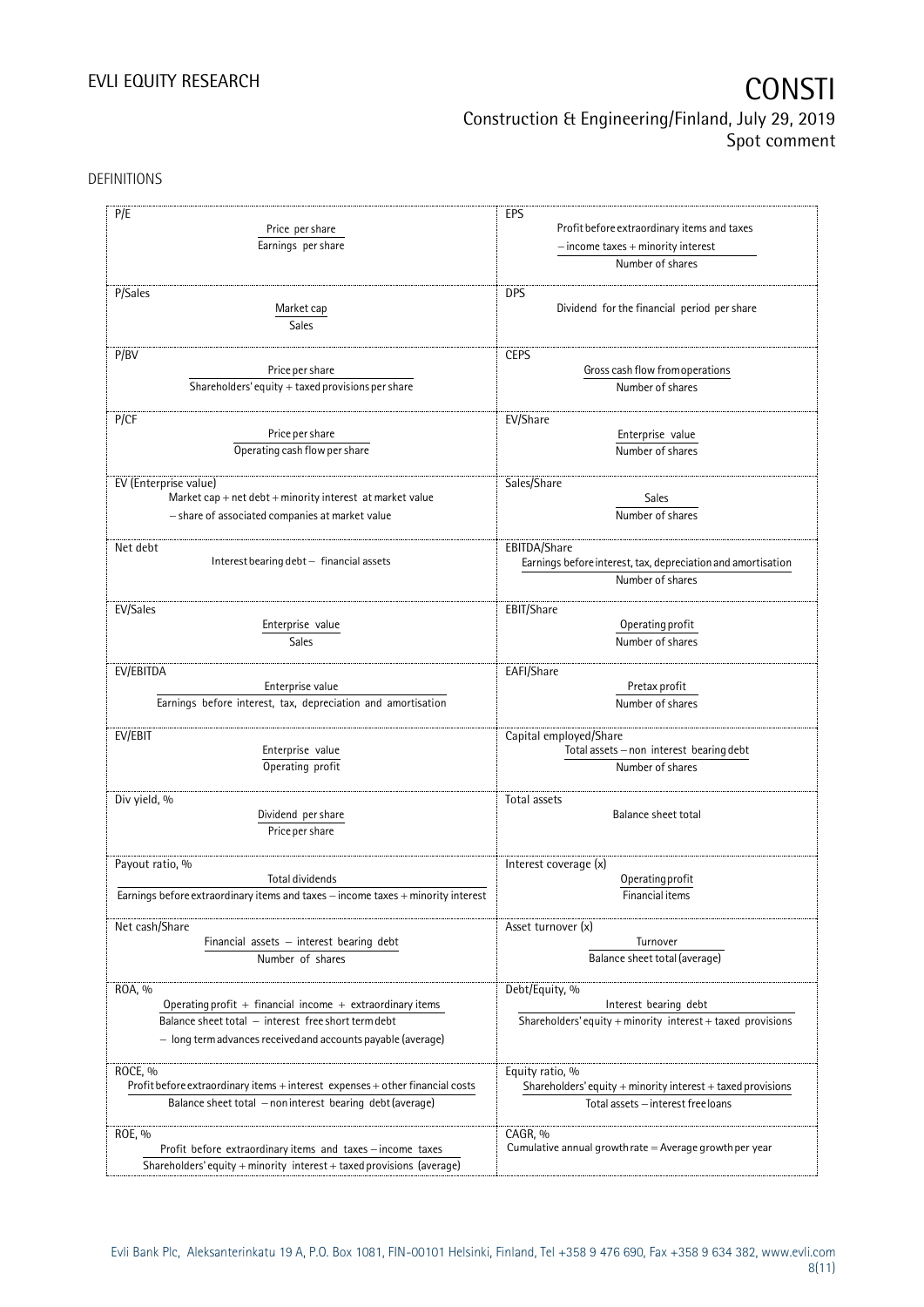### EVLI EQUITY RESEARCH **CONSTITUTE OF A CONSTITUTE OF A CONSTITUTE OF A CONSTITUTE OF A CONSTITUTE OF A CONSTITUTE** Construction & Engineering/Finland, July 29, 2019 Spot comment

Important Disclosures

Evli Research Partners Plc ("ERP") uses 12-month target prices. Target prices are defined by utilizing analytical techniques based on financial theory including (but not limited to) discounted cash flow analysis and comparative valuation. The selection of valuation methods depends on different circumstances. Target prices may be altered on the basis of new information coming to light in the underlying company or changes in interest rates, changes in foreign exchange rates, other securities prices or market indices or outlook for the aforementioned factors or other factors that may change the conditions of financial markets. Recommendations and changes by analysts are available at <https://research.evli.com/JasperAllModels.action?authParam=key;461&authParam=x;G3rNagWrtf7K&authType=3> Investment recommendations are defined as follows: Target price compared to share price Recommendation<br>  $\leq -10\%$  $\langle 5, 10, 10 \rangle$  SELL<br>  $\langle -10, 1, 10 \rangle$   $\langle 6, 10 \rangle$   $\langle 10, 10 \rangle$  $-10 - (+10) \%$  HOL<br>  $> 10 \%$  BUY  $> 10\%$ ERP's investment recommendation of the analyzed company is updated at least 2 timer per year. 60% 53% 50% 39% 40% 30% 20% 8% 10%  $0%$ Sell Hold Buy

The graph above shows the distribution of ERP's recommendations of companies under coverage in 1st of February 2019. If recommendation is not given, it is not mentioned here.

### Name(s) of the analyst(s): Salokivi

This research report has been prepared by Evli Research Partners Plc ("ERP" or "Evli Research"). ERP is a subsidiary of Evli Bank Plc. Production of the investment recommendation has been concluded on 29.7.2019, 7:45. This report has been published on 29.7.2019, 8:05.

None of the analysts contributing to this report, persons under their guardianship or corporations under their control have a position in the shares of the company or related securities.

The date and time for any price of financial instruments mentioned in the recommendation refer to the previous trading day's closing price(s) unless otherwise stated in the report.

Each analyst responsible for the content of this report assures that the expressed views accurately reflect the personal views of each analyst on the covered companies and securities. Each analyst assures that (s)he has not been, nor are or will be, receiving direct or indirect compensation related to the specific recommendations or views contained in this report.

Companies in the Evli Group, affiliates or staff of companies in the Evli Group, may perform services for, solicit business from, hold long or short positions in, or otherwise be interested in the investments (including derivatives) of any company mentioned in the publication or report.

Neither ERP nor any company within the Evli Group have managed or co-managed a public offering of the company's securities during the last 12 months prior to, received compensation for investment banking services from the company during the last 12 months prior to the publication of the research report.

ERP has signed an agreement with the issuer of the financial instruments mentioned in the recommendation, which includes production of research reports. This assignment has a limited economic and financial impact on ERP and/or Evli. Under the assignment ERP performs services including, but not limited to, arranging investor meetings or –events, investor relations communication advisory and production of research material.

ERP or another company within the Evli Group does not have an agreement with the company to perform market making or liquidity providing services.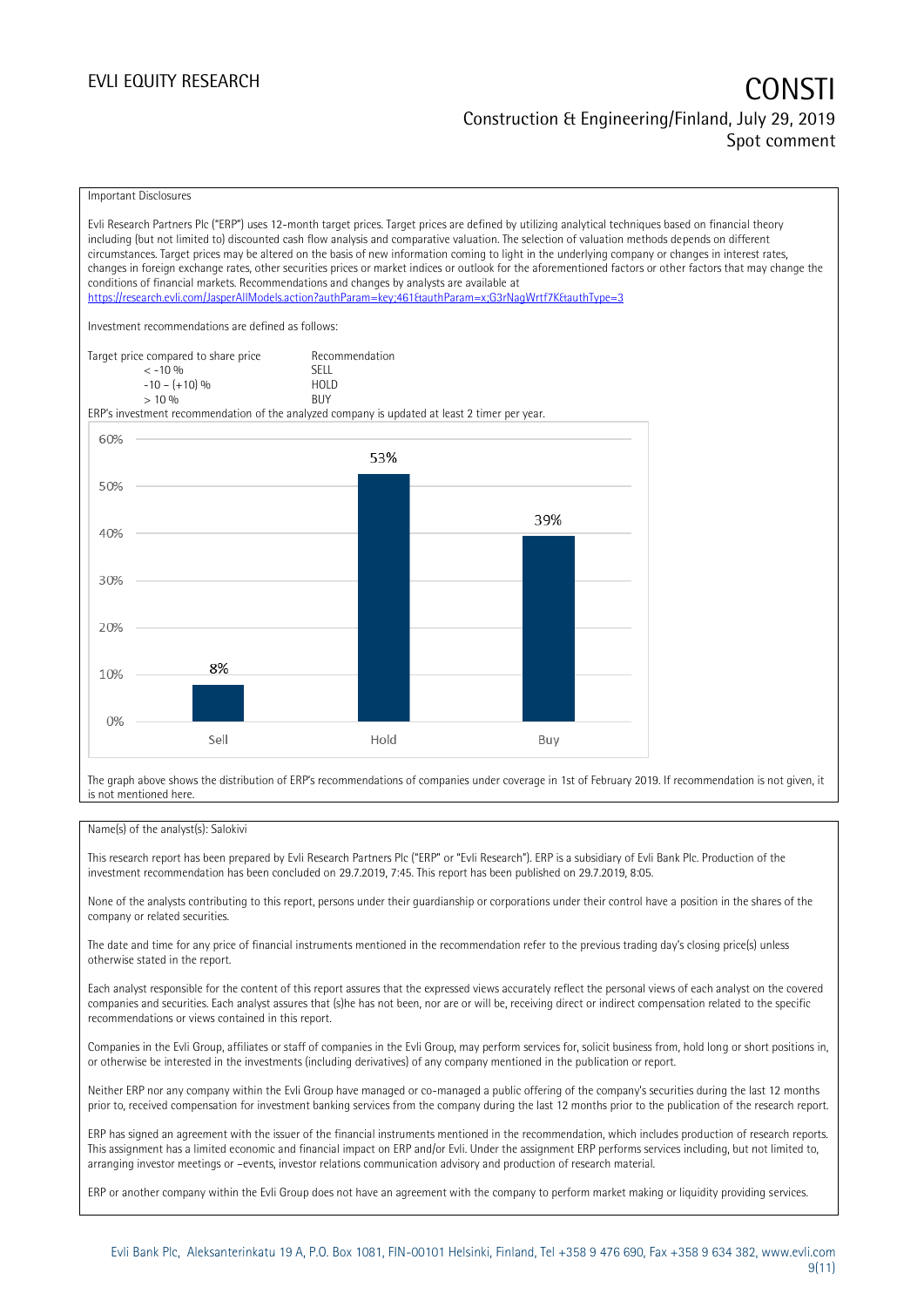### EVLI EQUITY RESEARCH **CONSTITUTE OF A CONSTITUTE OF A CONSTITUTE OF A CONSTITUTE OF A CONSTITUTE OF A CONSTITUTE** Construction & Engineering/Finland, July 29, 2019 Spot comment

For the prevention and avoidance of conflicts of interests with respect to this report, there is an information barrier (Chinese wall) between Investment Research and Corporate Finance units concerning unpublished investment banking services to the company. The remuneration of the analyst(s) is not tied directly or indirectly to investment banking transactions or other services performed by Evli Bank Plc or any company within Evli Group.

This report has been disclosed to the company prior to its dissemination. The company has not made any amendments to its contents. Selected portions of the report were provided to the company for fact checking purposes only.

This report is provided and intended for informational purposes only and may not be used or considered under any circumstances as an offer to sell or buy any securities or as advice to trade any securities.

This report is based on sources ERP considers to be correct and reliable. The sources include information providers Reuters and Bloomberg, stock-exchange releases from the companies and other company news, Statistics Finland and articles in newspapers and magazines. However, ERP does not guarantee the materialization, correctness, accuracy or completeness of the information, opinions, estimates or forecasts expressed or implied in the report. In addition, circumstantial changes may have an influence on opinions and estimates presented in this report. The opinions and estimates presented are valid at the moment of their publication and they can be changed without a separate announcement. Neither ERP nor any company within the Evli Group are responsible for amending, correcting or updating any information, opinions or estimates contained in this report. Neither ERP nor any company within the Evli Group will compensate any direct or consequential loss caused by or derived from the use of the information represented in this publication.

All information published in this report is for the original recipient's private and internal use only. ERP reserves all rights to the report. No part of this publication may be reproduced or transmitted in any form or by any means, electronic, mechanical, photocopying, recording or otherwise, or stored in any retrieval system of any nature, without the written permission of ERP.

This report or its copy may not be published or distributed in Australia, Canada, Hong Kong, Japan, New Zealand, Singapore or South Africa. The publication or distribution of this report in certain other jurisdictions may also be restricted by law. Persons into whose possession this report comes are required to inform themselves about and to observe any such restrictions.

Evli Bank Plc is not registered as a broker-dealer with the U. S. Securities and Exchange Commission ("SEC"), and it and its analysts are not subject to SEC rules on securities analysts' certification as to the currency of their views reflected in the research report. Evli Bank is not a member of the Financial Industry Regulatory Authority ("FINRA"). It and its securities analysts are not subject to FINRA's rules on Communications with the Public and Research Analysts and Research Reports and the attendant requirements for fairness, balance and disclosure of potential conflicts of interest. This research report is only being offered in U.S. by Auerbach Grayson & Company, LLC (Auerbach Grayson) to Major U.S. Institutional Investors and is not available to, and should not be used by, any U.S. person or entity that is not a Major U.S. Institutional Investor. Auerbach Grayson is a broker-dealer registered with the U.S. Securities and Exchange Commission and is a member of the FINRA. U.S. entities seeking more information about any of the issuers or securities discussed in this report should contact Auerbach Grayson. The securities of non-U.S. issuers may not be registered with or subject to SEC reporting and other requirements.

ERP is not a supervised entity but its parent company Evli Bank Plc is supervised by the Finnish Financial Supervision Authority.